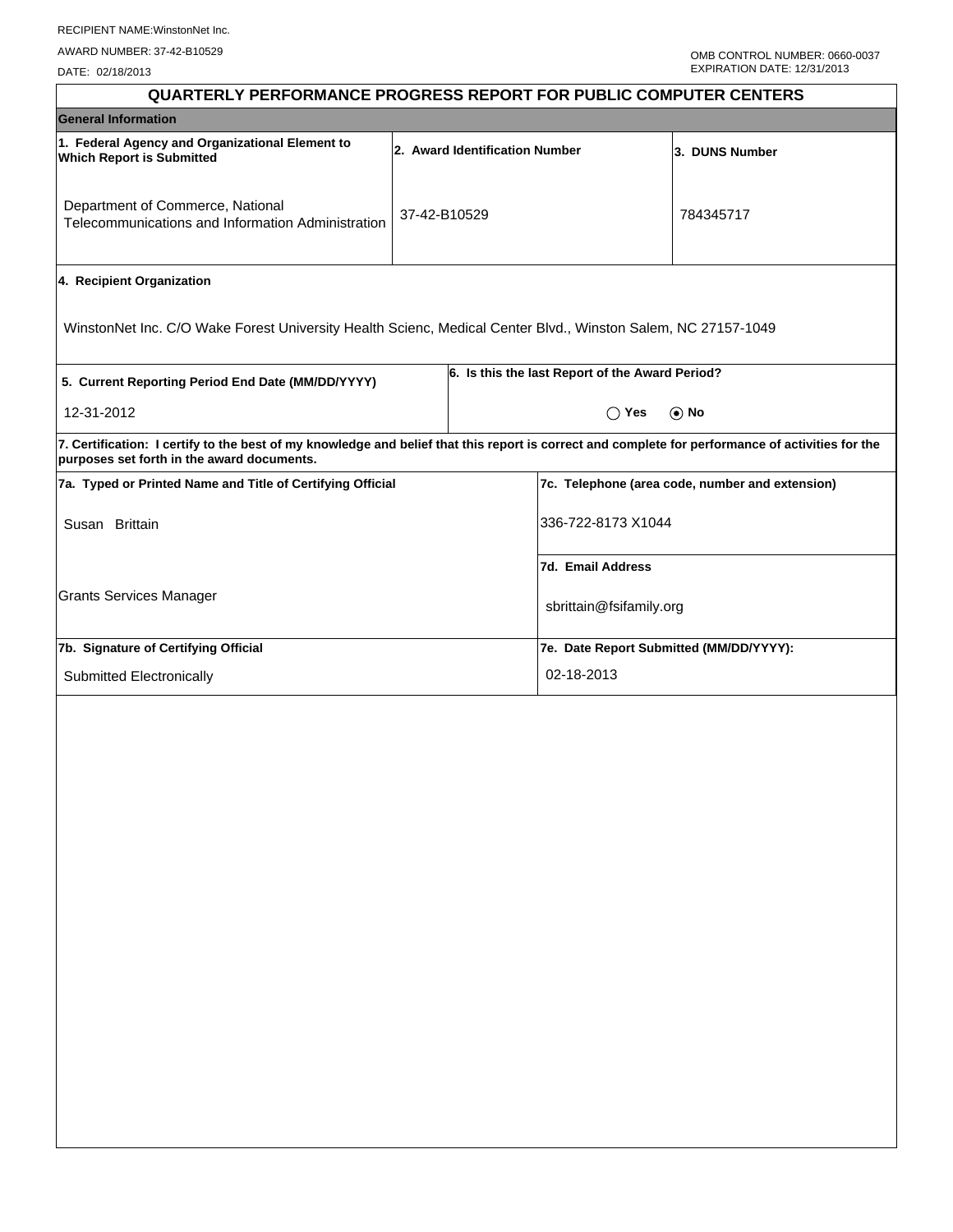AWARD NUMBER: 37-42-B10529

DATE: 02/18/2013

**Project Indicators (This Quarter)**

**1. Please describe significant project accomplishments completed during this quarter (600 words or less).**

WinstonNet has completed the upgrading of all the PCC's and the opening of ten new PCC's. In addition, we have installed nine projectors in PCC's this year for training purposes.

**2. Please provide the percent complete for the following key milestones in your project. Write "0" in the Percent Complete column and "N/ A" in the Narrative column if your project does not include this activity. If you provided additional milestones in your baseline report, please insert them at the bottom of the table. Figures should be reported cumulatively from award inception to the end of the most recent reporting quarter. Please provide a narrative description if the percent complete is different from the target provided in your baseline plan (300 words or less).**

|       | <b>Milestone</b>                         | Percent<br><b>Complete</b> | Narrative (describe your reasons for any variance from the baseline<br>plan or any other relevant information) |
|-------|------------------------------------------|----------------------------|----------------------------------------------------------------------------------------------------------------|
|       | 2.a. Overall Project                     | 86                         |                                                                                                                |
| 2.b.  | <b>Equipment / Supply Purchases</b>      |                            | Progress reported in Question 4 below                                                                          |
|       | 2.c. Public Computer Centers Established |                            | Progress reported in Question 4 below                                                                          |
|       | 2.d. Public Computer Centers Improved    |                            | Progress reported in Question 4 below                                                                          |
| 2.e.  | <b>New Workstations Installed</b>        |                            | Progress reported in Question 4 below                                                                          |
| 2.f.  | <b>Existing Workstations Upgraded</b>    |                            | Progress reported in Question 4 below                                                                          |
|       | 2.g. Outreach Activities                 |                            | Progress reported in Question 4 below                                                                          |
|       | 2.h. Training Programs                   |                            | Progress reported in Question 4 below                                                                          |
| 2.i.l | Other (please specify):                  |                            | Progress reported in Question 4 below                                                                          |

**3. Please describe any challenges or issues faced during this past quarter in achieving planned progress against the project milestones listed above. In particular, please identify any areas or issues where technical assistance from the BTOP program may be useful (600 words or less).**

None

**4. Please provide actual total numbers to date or typical averages for the following key indicators, as specified in the question. Write "0" in the Total column and "N/A" in the Narrative column if your project does not include this activity. Unless otherwise indicated below, figures should be reported cumulatively from award inception to the end of the most recent reporting quarter. Please provide a narrative explanation if the total is different from the target provided in your baseline plan (300 words or less).** 

|                                                                          | Indicator                                                                                                                  |  | Total                                        | Narrative (describe your reasons for any variance from the baseline<br>plan or any other relevant information)               |  |  |  |
|--------------------------------------------------------------------------|----------------------------------------------------------------------------------------------------------------------------|--|----------------------------------------------|------------------------------------------------------------------------------------------------------------------------------|--|--|--|
|                                                                          | 4.a. New workstations installed and available<br>to the public                                                             |  | 418                                          | No change<br>No change                                                                                                       |  |  |  |
|                                                                          | 4.b. Average users per week (NOT cumulative)                                                                               |  | 12.198                                       | There were 28,576 (cumulative) users from October - December<br>2012. Our numbers are down this quarter due to the holidays. |  |  |  |
|                                                                          | Number of PCCs with upgraded broadband 33<br>4.c.<br>∣connectivitv                                                         |  |                                              | No change                                                                                                                    |  |  |  |
|                                                                          | 4.d. Number of PCCs with new broadband<br>wireless connectivity                                                            |  | 33                                           | No change                                                                                                                    |  |  |  |
|                                                                          | Number of additional hours per week<br>4.e. existing and new PCCs are open to the<br>public as a result of BTOP funds      |  | 337                                          | No change                                                                                                                    |  |  |  |
|                                                                          | 5. Training Programs. In the chart below, please describe the training programs provided at each of your BTOP-funded PCCs. |  |                                              |                                                                                                                              |  |  |  |
| Length of Program (per hour<br><b>Name of Training Program</b><br>basis) |                                                                                                                            |  | <b>Number of Participants per</b><br>Program | Number of Training Hours per<br>Program                                                                                      |  |  |  |
| <b>Basico Word</b><br>2                                                  |                                                                                                                            |  | 49                                           | 98                                                                                                                           |  |  |  |
| 2<br>Internet Basico                                                     |                                                                                                                            |  | 31                                           | 62                                                                                                                           |  |  |  |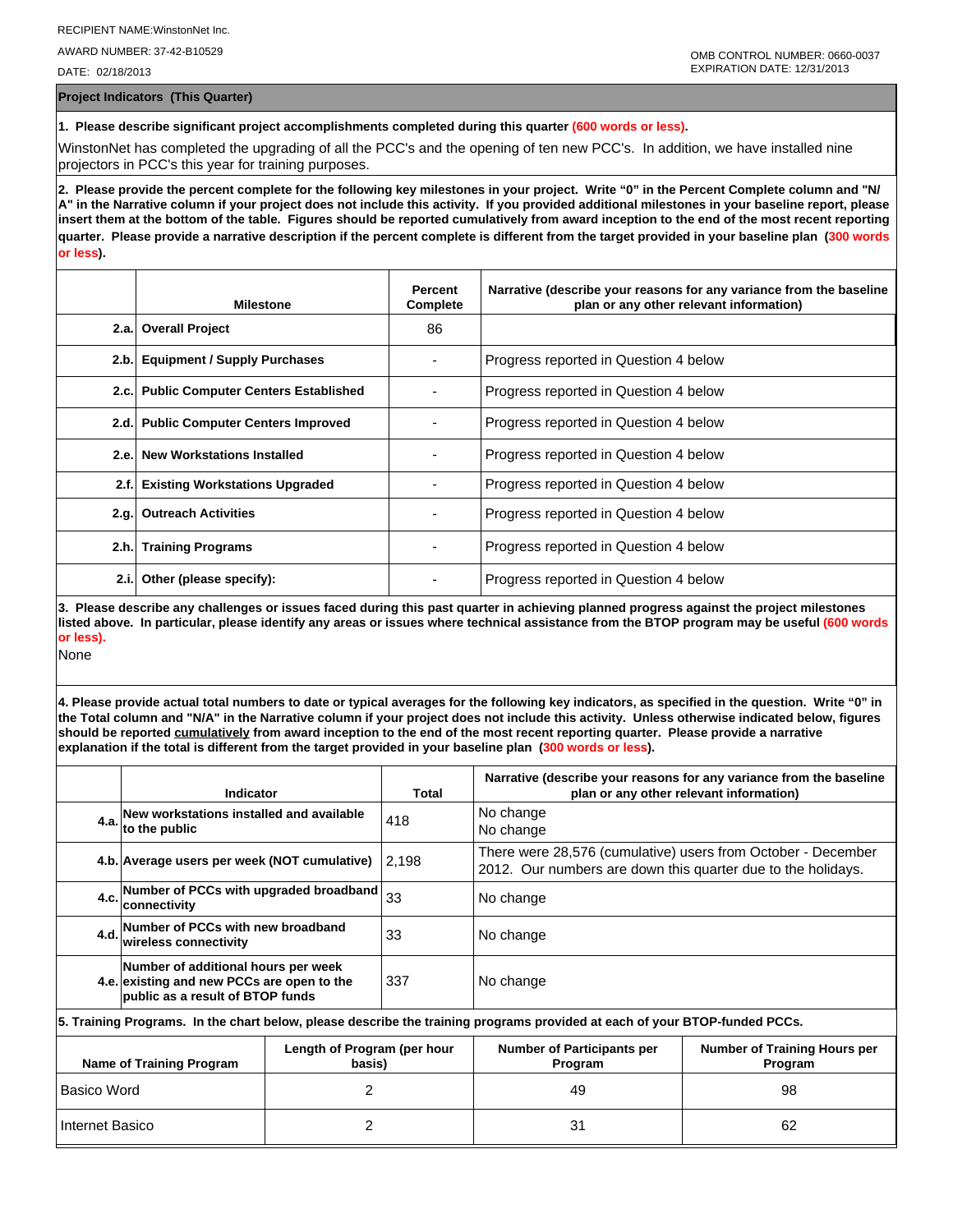RECIPIENT NAME:WinstonNet Inc.

AWARD NUMBER: 37-42-B10529 DATE: 02/18/2013

| <b>Excel Basico</b>                          | $\overline{\mathbf{c}}$ | 27                        | 54             |
|----------------------------------------------|-------------------------|---------------------------|----------------|
| <b>Basic Skills</b>                          | $\overline{c}$          | 35                        | 70             |
| Computer ABC's                               | $\overline{c}$          | 70                        | 140            |
| Download eBooks                              | $\overline{2}$          | 12                        | 24             |
| Job Seeker's Skills                          | $\overline{c}$          | 119                       | 238            |
| Excel                                        | $\overline{2}$          | 56                        | 112            |
| Online Genealogy                             | $\overline{2}$          | $\overline{7}$            | 14             |
| Job Search Strategies                        | $\overline{2}$          | 68                        | 136            |
| Keyboarding Skills                           | 1                       | 17                        | 17             |
| Language Learning Lab                        | 3                       | 230                       | 690            |
| LinkedIn                                     | $\overline{2}$          | 11                        | 22             |
| <b>Picture Managing</b>                      | $\overline{c}$          | 5                         | 10             |
| Pinterest                                    | 1                       | 4                         | $\overline{4}$ |
| PowerPoint                                   | $\overline{c}$          | 18                        | 36             |
| Prezi                                        | $\mathbf{1}$            | 3                         | $\mathbf{3}$   |
| Pandora Radio                                | $\mathbf{1}$            | 5                         | $5\,$          |
| Shepherd's Center Advanced                   | $\overline{2}$          | 26                        | 52             |
| Shepherd's Center Beginner                   | $\overline{c}$          | 72                        | 144            |
| Shepherd's Center Word                       | $\overline{c}$          | 4                         | $\,8\,$        |
| Tech Hour: Mobile Apps                       | 1                       | 10                        | 10             |
| Twitter                                      | $\mathbf{1}$            | $\ensuremath{\mathsf{3}}$ | $\mathbf{3}$   |
| Urban League Open Help Lab                   | $\overline{a}$          | 344                       | 688            |
| Web Marketing                                | $\mathbf{1}$            | $10$                      | 20             |
| WinstonNet Live.com Account<br><b>Basics</b> | $\mathbf{1}$            | $\mathbf 5$               | $5\,$          |
| Computacion Basica                           | $\overline{2}$          | 27                        | 54             |
| Downloading Devices                          | $\overline{a}$          | 15                        | 30             |
| Downloading Media                            | $\overline{a}$          | $10\,$                    | 20             |
| Drop In Job Seekers Lab                      | $\overline{a}$          | 130                       | 260            |
| Facebook                                     | $\overline{a}$          | $\overline{c}$            | $\overline{4}$ |
|                                              |                         |                           |                |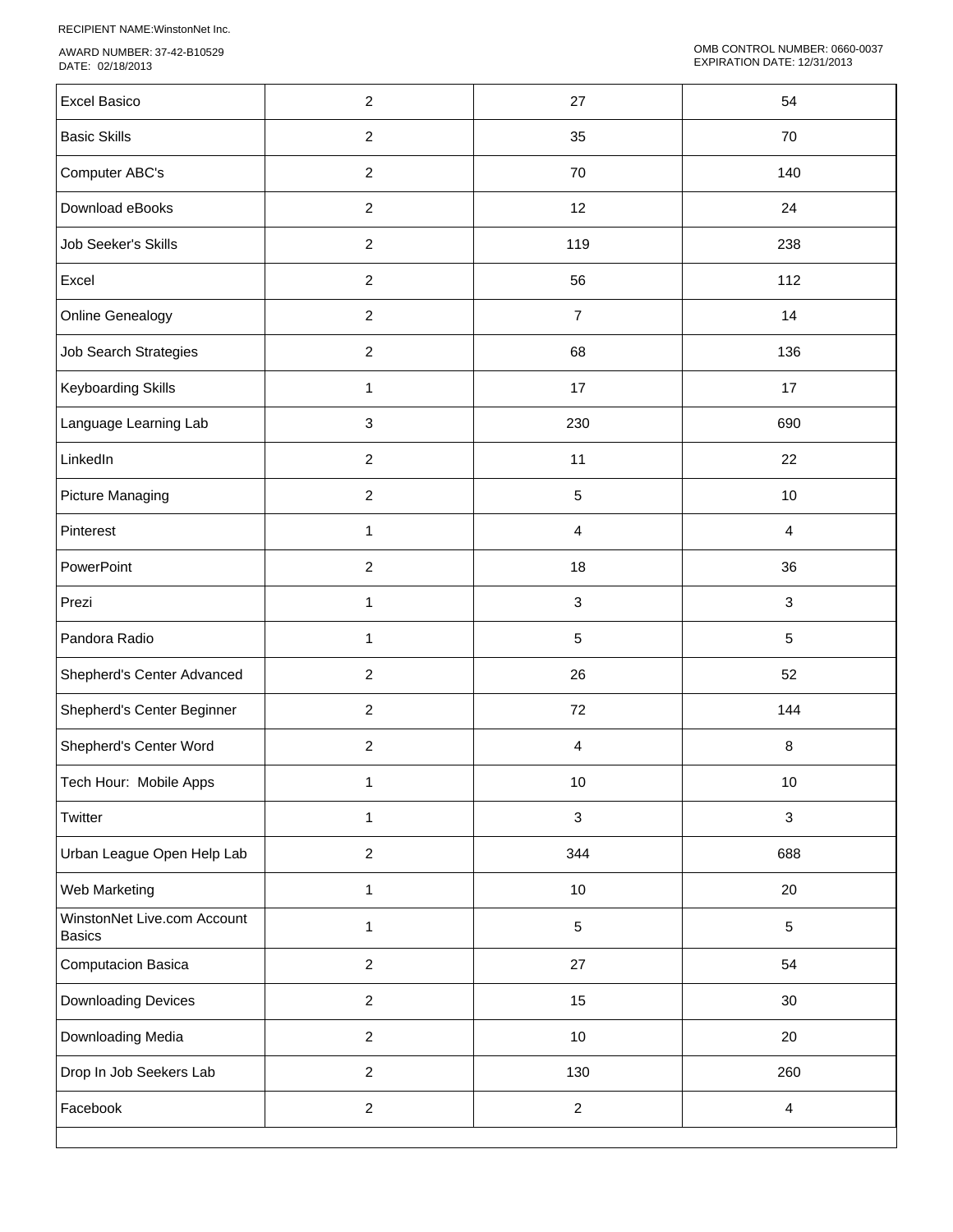RECIPIENT NAME:WinstonNet Inc.

AWARD NUMBER: 37-42-B10529 DATE: 02/18/2013

| Keyboarding Practice                         |                | 41 | 41 |
|----------------------------------------------|----------------|----|----|
| One-On-One Help Sessions                     |                | 49 | 49 |
| Open Help: Learners Choice                   | 2              | 12 | 24 |
| Computer Skills - Beginner                   |                | 6  | 6  |
| Computer Skills - Intermediate               |                | 5  | 5  |
| Specific Topics in Word                      |                | 25 | 25 |
| Web Marketing - Basics of SEO                | 2              | 6  | 12 |
| <b>Word Basics</b>                           | $\overline{2}$ | 40 | 80 |
| Downloading Audio & eBooks                   |                | 11 | 11 |
| Open Help Lab: Learner's<br>Choice           | 3              | 9  | 27 |
| WinstonNet Live.com Account<br><b>Basics</b> | 2              | 5  | 10 |
| Word                                         |                | 21 | 21 |
| <b>Internet Basics</b>                       | $\overline{c}$ | 31 | 62 |
|                                              |                |    |    |

Add Training Program Remove Training Program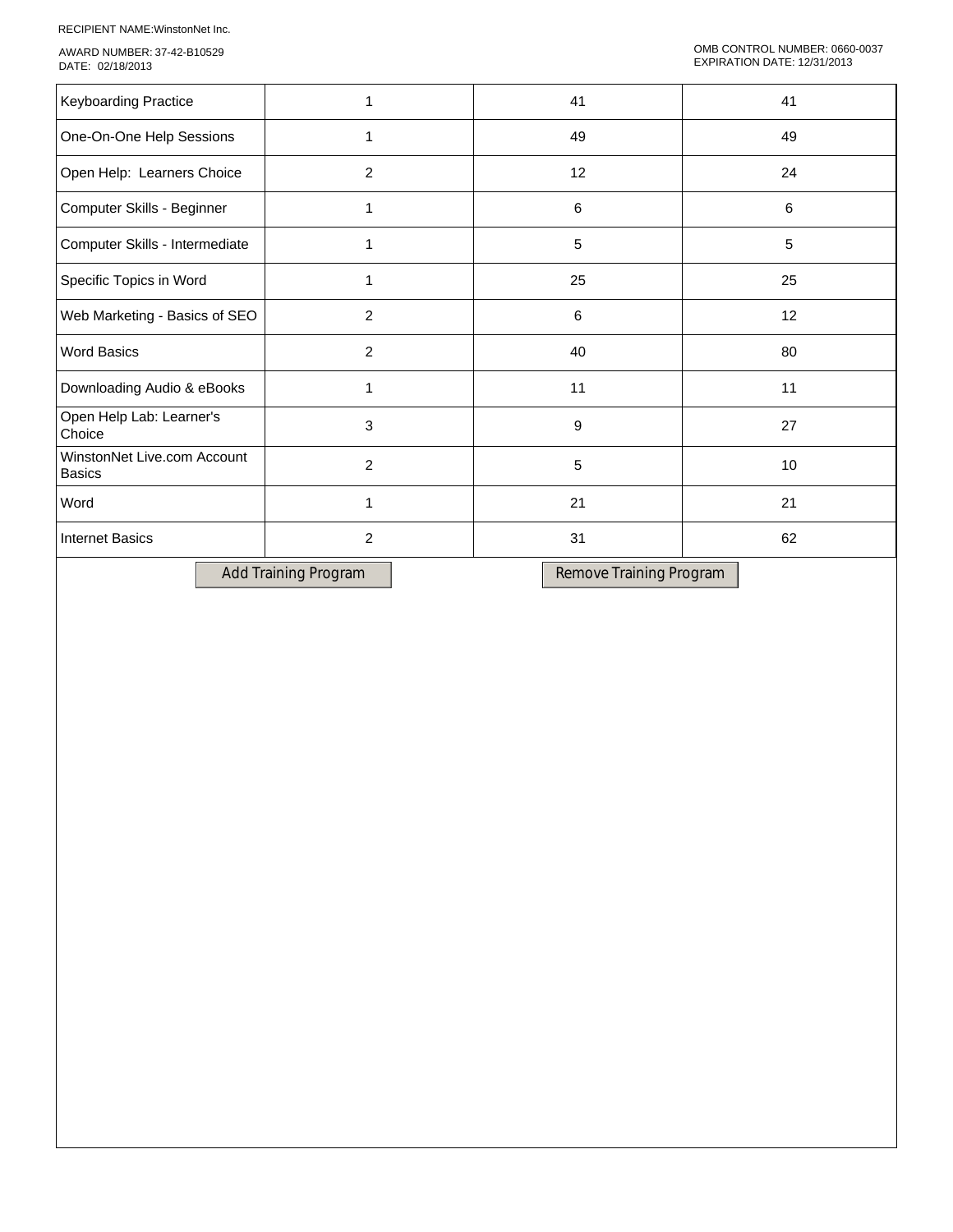AWARD NUMBER: 37-42-B10529 DATE: 02/18/2013

**Project Indicators (Next Quarter)**

**1. Please describe significant project accomplishments planned for completion during the next quarter (600 words or less).** WinstonNet will continue to offer classes in the labs through the Computer Training Bridge and Forsyth Technical Community College.

**2. Please provide the percent complete anticipated for the following key milestones in your project as of the end of the next quarter. Write "0" in the second column if your project does not include this activity. Figures should be reported cumulatively from award inception to the end of the next reporting quarter. Please provide a narrative description if the planned percent complete is different from the target provided in your baseline plan (300 words or less).**

|      | <b>Milestone</b>                         | <b>Planned</b><br><b>Percent</b><br>Complete | Narrative (describe reasons for any variance from baseline plan<br>or any relevant information) |
|------|------------------------------------------|----------------------------------------------|-------------------------------------------------------------------------------------------------|
|      | 2.a. Overall Project                     | 95                                           |                                                                                                 |
| 2.b. | <b>Equipment / Supply Purchases</b>      |                                              | Milestone Data Not Required                                                                     |
|      | 2.c. Public Computer Centers Established |                                              | Milestone Data Not Required                                                                     |
|      | 2.d. Public Computer Centers Improved    |                                              | Milestone Data Not Required                                                                     |
| 2.e. | <b>New Workstations Installed</b>        |                                              | Milestone Data Not Required                                                                     |
| 2.f. | <b>Existing Workstations Upgraded</b>    |                                              | Milestone Data Not Required                                                                     |
| 2.g. | <b>Outreach Activities</b>               |                                              | Milestone Data Not Required                                                                     |
|      | 2.h. Training Programs                   | ٠                                            | Milestone Data Not Required                                                                     |
| 2.i. | Other (please specify):                  |                                              | Milestone Data Not Required                                                                     |

**3. Please describe any challenges or issues anticipated during the next quarter that may impact planned progress against the project milestones listed above. In particular, please identify any areas or issues where technical assistance from the BTOP program may be useful (600 words or less).**

None